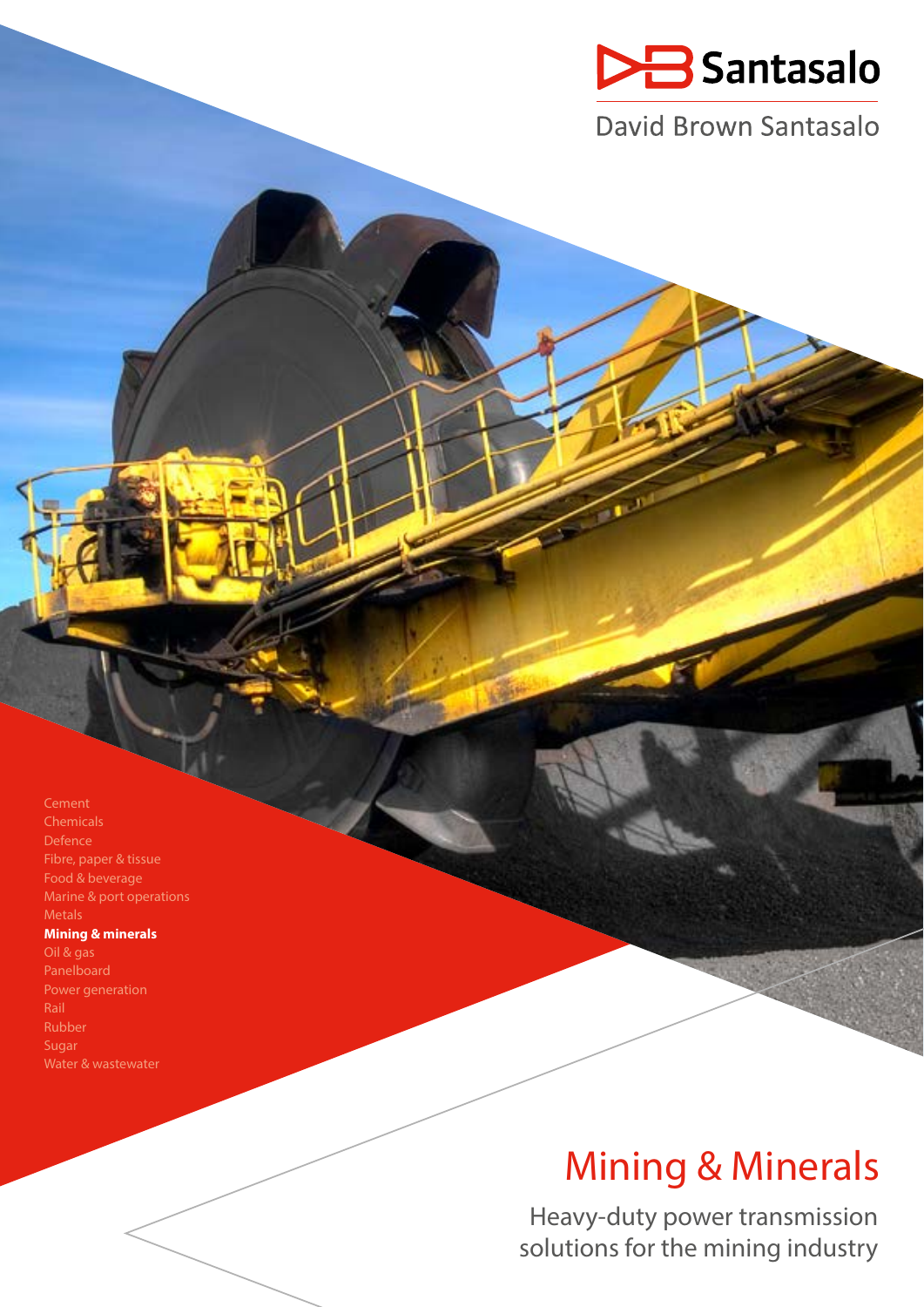# David Brown Santasalo delivers a full range of drive solutions for the intense requirements of mining and minerals processing.





# **Slurry handling**

Manufactured to meet the challenges of wet environments, David Brown Santasalo slurry drives incorporate special sealing technology to prevent leaks and ensure constant and reliable performance. Calling on almost three centuries of experience, David Brown Santasalo gearboxes are tailored to customer specifications to ensure optimum performance.

- Agitator drives
- Classifier drives
- Flotation drives
- Mixer drives
- Slurry handling pump drives





# **Grinding**

Our proven product range includes industrial gear systems for horizontal and vertical grinding mill applications, as well as girth gear and pinion sets. Each gear system is engineered to customer requirements to ensure exact gearbox – application fit and maximum performance.

- SAG & AG mill drives
- Ball & rod mill drives
- Vertical roller mill drives
- Girth gears and pinions
- Roller press gearboxes
- Tower mill gearboxes
- High pressure grinding roll drives



# **Material Handling**

Our material handling gear systems are in operation in some of the world's harshest environments – thermal efficiency, mounting and sealing systems are optimised to ensure supreme performance whatever the weather. To ensure a perfect fit, gearboxes can be supplied with optional backstops and auxiliary or inching drives.

- Conveyor drives
- Bucket elevator and bucket wheel excavator drives
- Stacker / reclaimer drives
- Feeder drives
- Slewing gears
- Shovel & dragline gears
- Apron feeder drives



# **Pyro Processing**

David Brown Santasalo has extensive experience in delivering large, multi-segment, cast and fabricated girth gears for pyro processing and grinding applications. Application-based design techniques ensure each segment is matched to our customers' specifications, delivering optimal and reliable performance. Our girth gears are machined to exacting tolerances.

- Girth gears
- Kiln and dryer drives



#### **GearWatch condition monitoring**

GearWatch condition management system is a smart, compact and value-adding tool for predictive remote process equipment monitoring. GearWatch measures, records and analyses data, reporting any changes in measured parameters in real time, 24/7 via the internet. Oil particle content monitoring enables early detection of potential gear unit failures months, or even a year in advance. This allows you to plan maintenance activities around your operational requirements.



#### **Full life support – whenever you need us**

With almost three centuries of combined gear engineering experience, David Brown Santasalo is recognised as an expert in mining and minerals power transmission. We work in partnership with a number of OEMs and end users to engineer gear systems that maximise output. This gives us deep understanding of the challenges our customers face, and what we need to do to ensure these challenges are overcome – no matter how demanding.



- Full service solutions for new and rebuilt gear systems
- Concept design and end to end engineering • Dimensioning and component selection
- Manufacture to ISO 9001 quality standards
- 
- Thorough product testing
- Installation and commissioning
- Full service support including maintenance, field service and spares